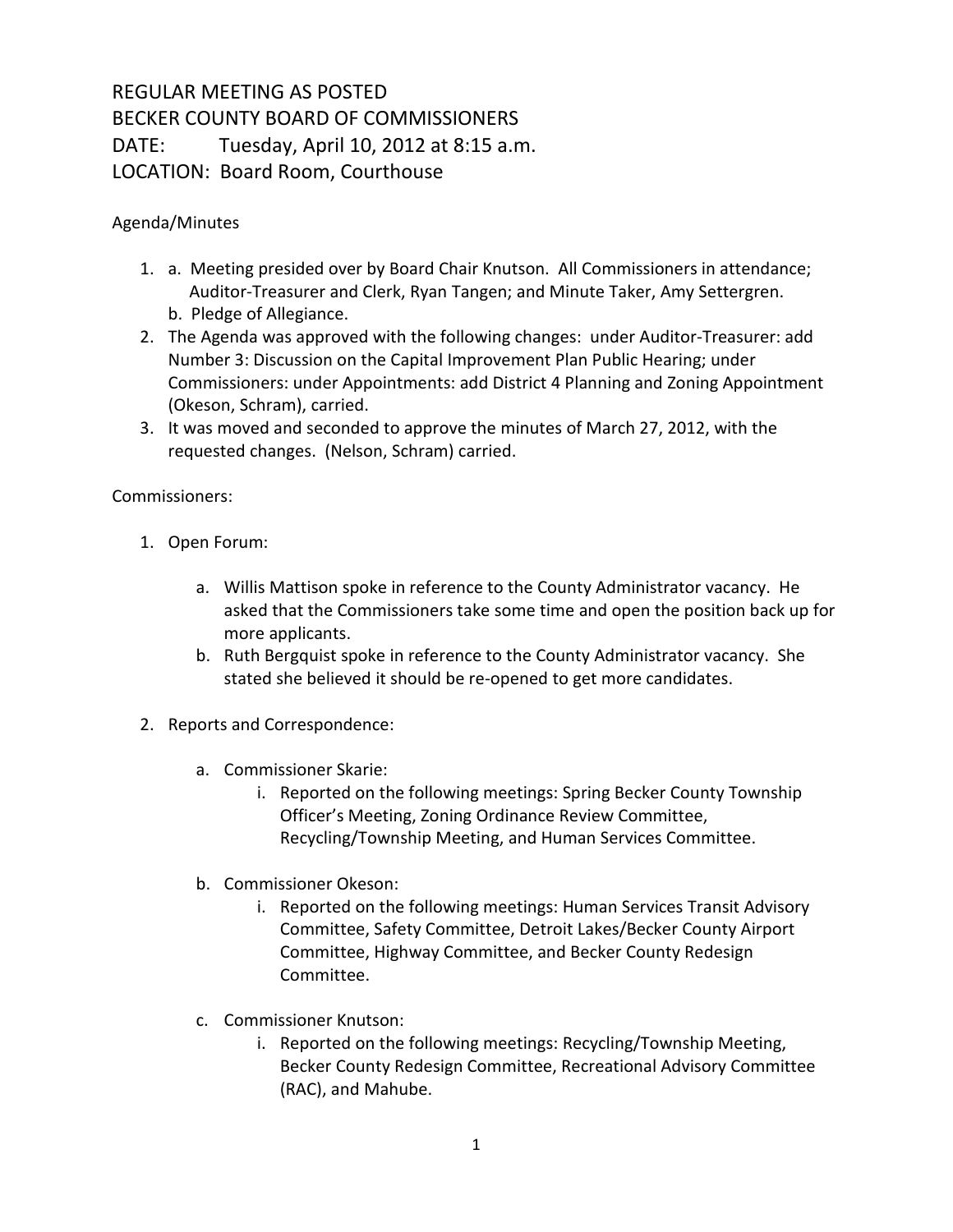- d. Commissioner Schram:
	- i. Reported on the following meetings: Highway Committee, Becker Seniors Committee, Mahube, Recreational Advisory Committee (RAC), AIS Coordinator Proposal Review Committee and MNUSA Snowmobile.
- e. Commissioner Nelson:
	- i. Reported on the following meetings: Human Service Committee, Extension Committee, and Detroit Lakes/Becker County Airport Committee, and Sunnyside Care Center update.
- 3. Appointments:
	- a. It was moved and seconded to appoint Mary Seaworth to the Planning and Zoning Commission representing District 4. (Skarie, Nelson), carried
- 4. Discussion was held in reference to the invitation to attend the COLA meeting on April 12, 2012; Commissioner Schram will be in attendance.
- 5. Discussion was held in reference to the invitation to attend Drake Residential Treatment Center's Annual Advisory Board Meeting on April 26, 2012; Commissioners Schram, Skarie, and Okeson will be in attendance.
- 6. County Administrator Position
	- a. Discussion was held in regards to the 2 candidates; Commissioner Nelson said we had 2 qualified candidates; however, he spoke highly of Mr. Tangen and recommended to offer the position to Mr. Tangen. Other Commissioner discussion centered around the issue of having a low number of applicants in the process.
	- b. It was moved and seconded to reopen the County Administrator position. (Schram, Skarie), carried. Roll call vote was taken: Nelson – nay; Skarie – yea; Schram – yea; Knutson – yea; Okeson – nay.

Auditor-Treasurer: Licenses and Permits: Ryan Tangen presented:

- 1. It was moved and seconded to approve the Seven Sisters Spirits, LLC Tobacco License. (Okeson, Schram), carried.
- 2. A motion was made by Commissioner Schram to approve Resolution #04-12-1D, however the motion was withdrawn as the matter would be discussed later in the meeting.
- 3. It was moved and seconded to approve the April 24, 2012 Capital Improvement Plan Public Hearing. (Okeson, Skarie), carried.

Finance Committee Minutes: Ryan Tangen presented:

1. It was moved and seconded to approve the regular claims, over 90 day claims and Auditor's Warrants: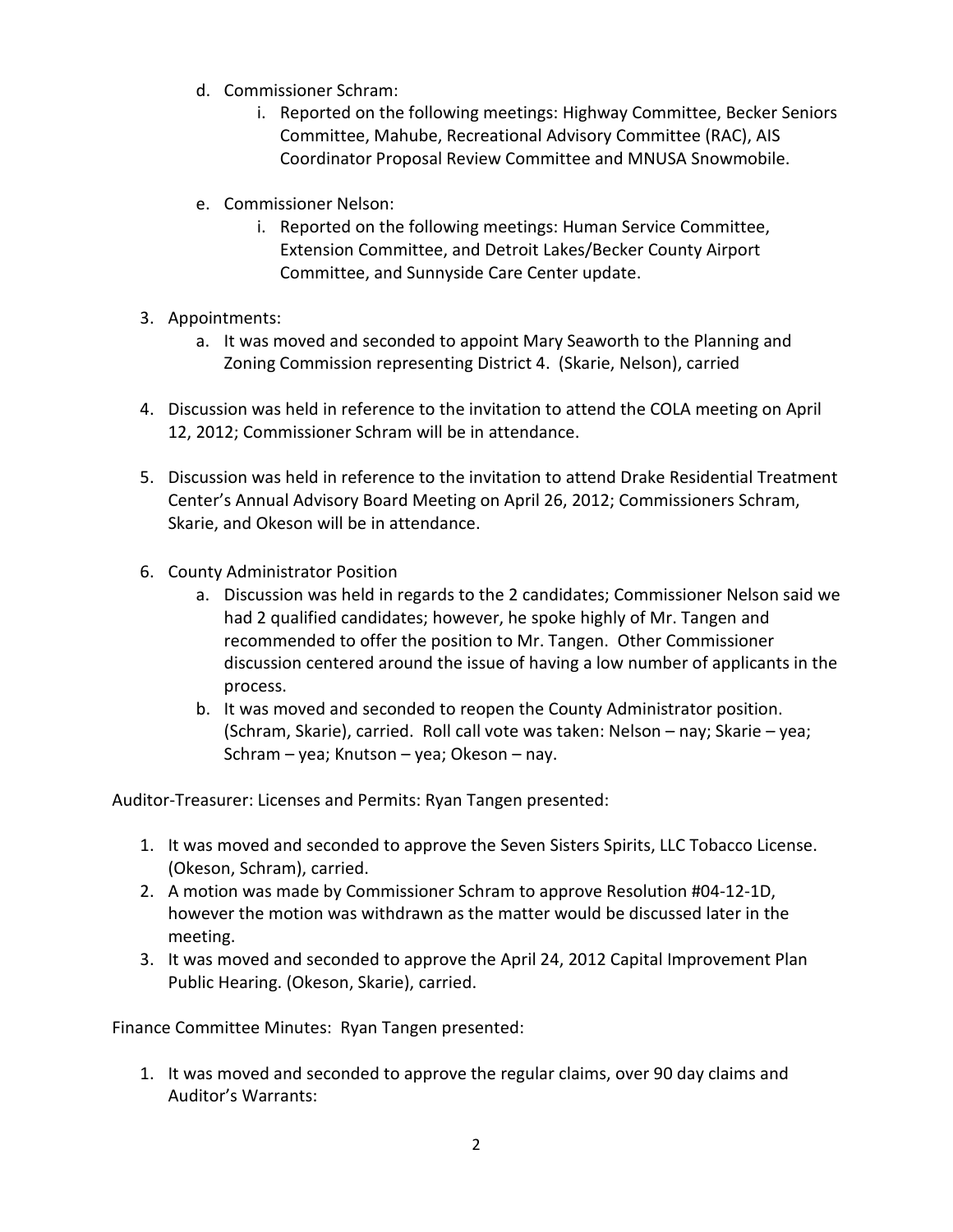- a. Auditor's Warrants (Tuesday Bills):
	- i. 03/27/12 in the amount of \$176,206.57
	- ii. 4/03/12 in the amount of \$30,372.04
	- (Skarie, Schram), carried.
- 2. It was recommended to approve when presented the Human Services Claims.
- 3. It was recommended to approve when presented Resolution 04-12-1G to authorize the agreement with the State of Minnesota to apply for the 2012 Federal Boating Safety Supplement Agreement.
- 4. It was recommended to approve when presented spending \$12,000.00 to complete a recreational needs study to assist with the Recreational Plan.
- 5. It was recommended to approve when presented the agreement with Solutions Behavioral Health to provide medication education, management and consultation.
- 6. It was recommended to approve when presented the agreement with MNDOT to purchase a transit bus.
- 7. It was recommended to approve when presented Resolution 04-12-1B authorizing the filling of a full-time vacancy in the Financial Eligibility Specialist position.
- 8. It was recommended to approve when presented Resolution 04-12-1E authorizing the Highway Department to accept the low bid of SAP 003-613-010 etc. from Knife River.
- 9. It was recommended to approve when presented Resolution 04-12-1F authorizing the Highway Department to accept the low quote from Projects Unlimited for blading area 8.
- 10. It was moved and seconded to approve the purchase of office furniture for the relocation of the Workshop office to the rear of the building to accommodate Extension at an estimated cost of \$950. (Okeson, Schram), carried.
- 11. It was moved and seconded to approve Resolution 04-12-1D authorizing the filling of two part-time Auditor-Treasurer Cashier positions. (Skarie, Schram), carried.
- 12. Set Capital Improvement Plan Public Hearing for April 24,2012.
- 13. It was moved and seconded to approve the Credit Policy. (Schram, Okeson), carried.

Assessor : Steve Skoog Presented:

- 1. It was moved and seconded to approve the abatements for:
	- a. PIN#03.0356.001 in Builington Township for the amount of (\$12.00)
	- b. PIN#03.0352.003 in Builington Township for the amount of \$58.00)
	- c. PIN#06.0223.000 in Cormorant Township for the amount of (\$308.00)
	- d. PIN#08.0480.000 in Detroit Township for the amount of (\$118.00)
	- e. PIN#08.1047.000 in Detroit Township for the amount of (\$176.00)
	- f. PIN#10.0443.003 in Erie Township for the amount of (\$1,050.00)
	- g. PIN#10.0443.005 in Erie Township for the amount of (\$114.00)
	- h. PIN#17.0049.000 in Lake Eunice Township for the amount of \$74.00
	- i. PIN#17.0049.000 in Lake Eunice Township for the amount of \$82.00
	- j. PIN#18.0213.000 in the city of Lake Park for the amount of (\$80.00)
	- k. PIN#18.0219.000 in the city of Lake Park for the amount of (\$330.00)
	- l. PIN#18.0212.000 in the city of Lake Park for the amount of (\$44.00)
	- m. PIN#18.0216.000 in the city of Lake Park for the amount of (\$340.00)
	- n. PIN#06.0052.000 in Cormorant Township for the amount of (\$176.00)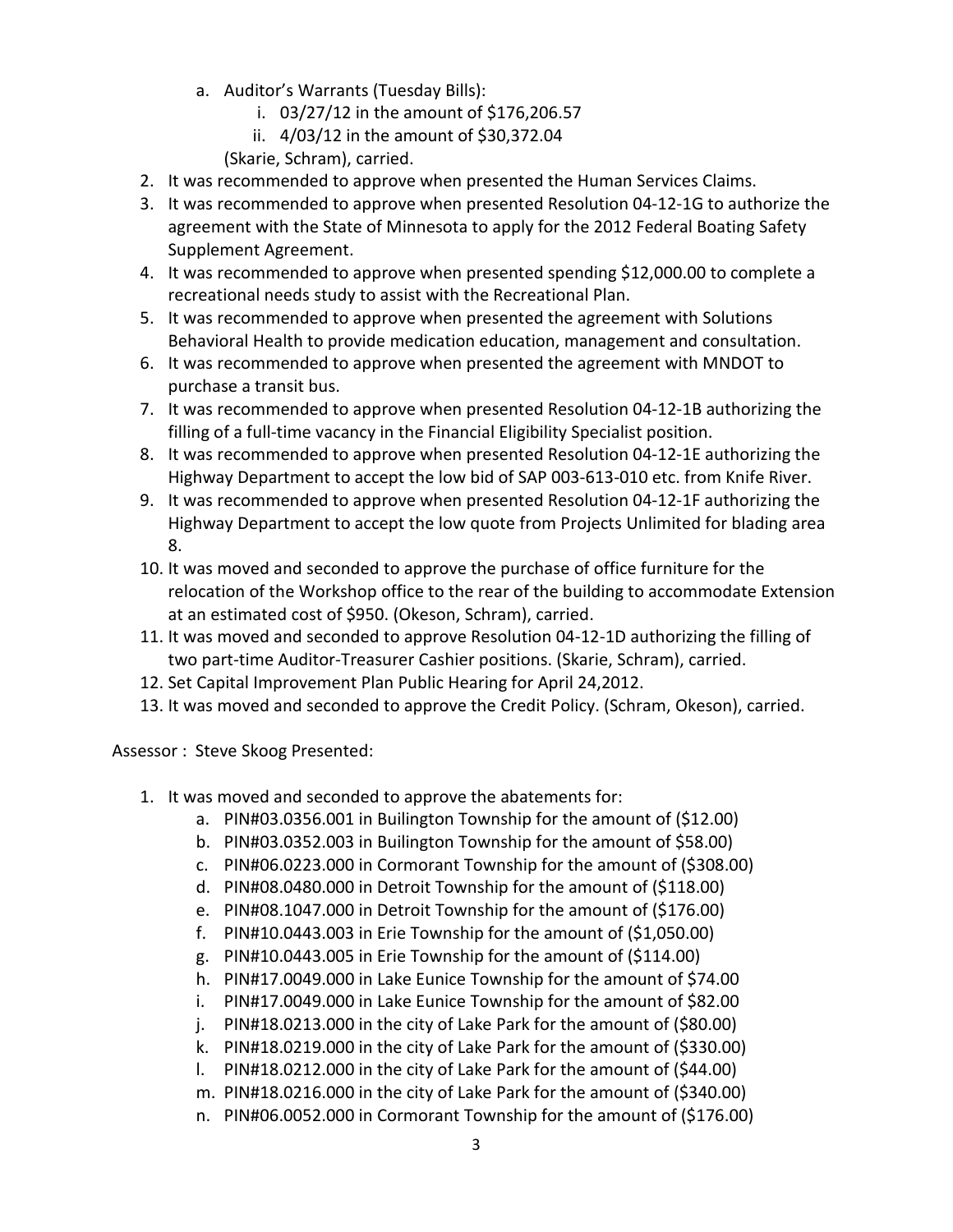- o. PIN#06.0065.000 in Cormorant Township for the amount of (\$2.00)
- p. PIN#19.0004.000 in Lake View Township for the amount of \$126.00
- q. PIN#19.0004.000 in Lake View Township for the amount of \$130.00
- r. PIN#19.0714.000 in Lake View Township for the amount of (\$170.00)
- s. PIN#24.0155.000 in Richwood Township for the amount of (\$704.00)
- t. PIN#26.0062.000 in Runeberg Township for the amount of (\$182.00)
- u. PIN#26.0062.000 in Runeberg Township for the amount of (\$178.00)
- v. PIN#26.0062.000 in Runeberg Township for the amount of (\$194.00)
- w. PIN#47.0050.001 in the city of Audubon for the amount of (\$434.00)
- x. PIN#49.0053.154 in the city of Detroit Lakes in the amount of \$38.00
- y. PIN#49.0901.000 in the city of Detroit Lakes in the amount of (\$256.00)
- z. PIN#49.7002.012 in the city of Detroit Lakes in the amount of \$7,480.00
- aa. PIN#51.0126.000 in the city of Lake Park in the amount of (\$180.00) (Schram, Skarie), carried.

Sheriff: Tim Gordon presented:

1. It was moved and seconded to approve Resolution #04-12-1G to apply for the 2012 Federal Boating Safety Supplement Agreement in the amount of \$7,625.00. (Okeson, Schram), carried.

Natural Resource Management (NRM) / Parks and Recreation: Martin Wiley

- 1. Martin Wiley gave a presentation on the current status of the Becker County timber program and what may come in the future.
- 2. It was moved and seconded to approve the County proceed to commit up to \$12,000 with the potential for matching funds to complete a Needs Assessment Survey with NDSU. (Skarie, Okeson), carried.

Human Services: Nancy Nelson presented:

- 1. It was moved and seconded to add to the Human Services Agenda; number 4 Extension Discussion. (Nelson, Skarie), carried.
- 2. It was moved and seconded to approve the renewal of Nick and Vinh Mae Family Adult Foster Home (Waiver), the renewal of Sjostrom Homes, Inc (Sheltered Workshop) agreement, the Solutions Behavioral Health/Community Health agreement and the Transit Vehicle Grant Contract. (Okeson, Schram), carried.
- 3. It was moved and seconded to approve Resolution #04-12-1B authorizing the Human Services Department to hire a full-time Financial Worker. (Schram, Skarie), carried.
- 4. It was moved and seconded to approve the Human Services Claims for Human Services, Community Health, and Transit. (Skarie, Okeson), carried.
- 5. Discussion was held in reference to the Extension Office move. Extension Office is scheduled to move in May; Human Services is in need for additional space in order to start a new scanning project; a meeting will be setup with Deb Zak to discuss options available.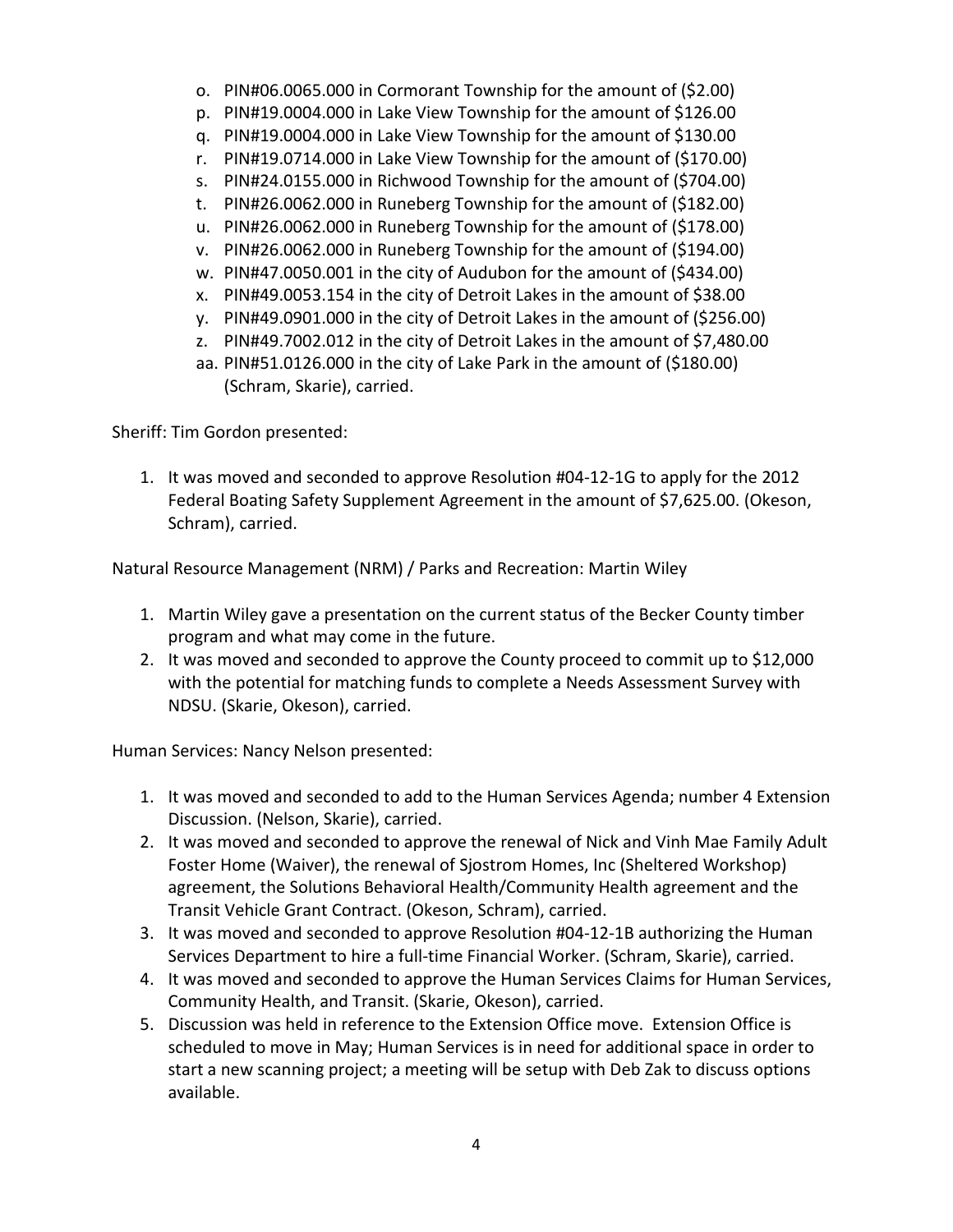Highway: Brad Wentz presented:

- 1. It was moved and seconded to approve Resolution #04-12-1E authorizing the Highway Department to accept the low bid of SAP 003-613-010 etc. from Knife River. (Okeson, Schram), carried.
- 2. It was moved and seconded to approve Resolution #04-12-1F authorizing the Highway Department to accept the low quote from Projects Unlimited for blading area 8, and the second lowest quote for Area 6 from Hendricks Road Maintenance based on contractor availability and equipment. (Okeson, Schram), carried.

Aquatic Invasive Species (AIS) Coordinator Introductions: Ryan Tangen presented:

- 1. Ryan Tangen introduced Moriya Rufer as the lead for the AIS Coordinator contract with RMB Labs. Discussion was held in regards to the expectations of this position.
- 2. It was moved and seconded to approve the County incur 50% of the cost of a bus to transport AIS Training Volunteers to a training in Fergus Falls, up to \$750.00. (Nelson, Schram), carried.

Redistricting: Ryan Tangen presented:

- 1. It was moved and seconded to approve Resolution #04-12-1A authorizing the redistricting of the County of Becker, following town, municipal, ward, city district, or precinct lines as reestablished in April 2012, and reestablishes the length of terms as follows:
	- District 1- Carsonville Township, Eagle View Township, Evergreen Township, Forest Township, Green Valley Township, Height of Land Township, Osage Township, Pine Point Township, Round Lake Township, Runeberg Township, Savannah Township, Silverleaf Township, Shell Lake Township, Spruce Grove Township, Sugar Bush Township, Toad Lake Township, Two Inlets Township, Wolf Lake Township, City of Wolf Lake (2-year term, 2012 Election)
	- District 2- Detroit Township, Precinct 3; City of Detroit Lakes Ward 2, City of Detroit Lakes Ward 3, (2-year term, 2012 Election)
	- District 3- Burlington Township, Erie Township, Holmesville Township, Lake View Township, City of Frazee (4-year term, 2012 Election)
	- District 4- Audubon Township, Detroit Township, Precinct 1 and Precinct 2; Richwood Township, City of Audubon, City of Detroit Lakes, Ward 1 (4-year term, 2012 Election)
	- District 5-Atlanta Township, Callaway Township, Cormorant Township, Cuba Township, Hamden Township, Lake Eunice Township, Lake Park Township, Maple Grove Township, Riceville Township, Spring Creek Township, Walworth Township, White Earth Township, City of Callaway, City of Lake Park, City of Ogema, (4-year term, 2012 Election)

(Skarie, Schram), carried.